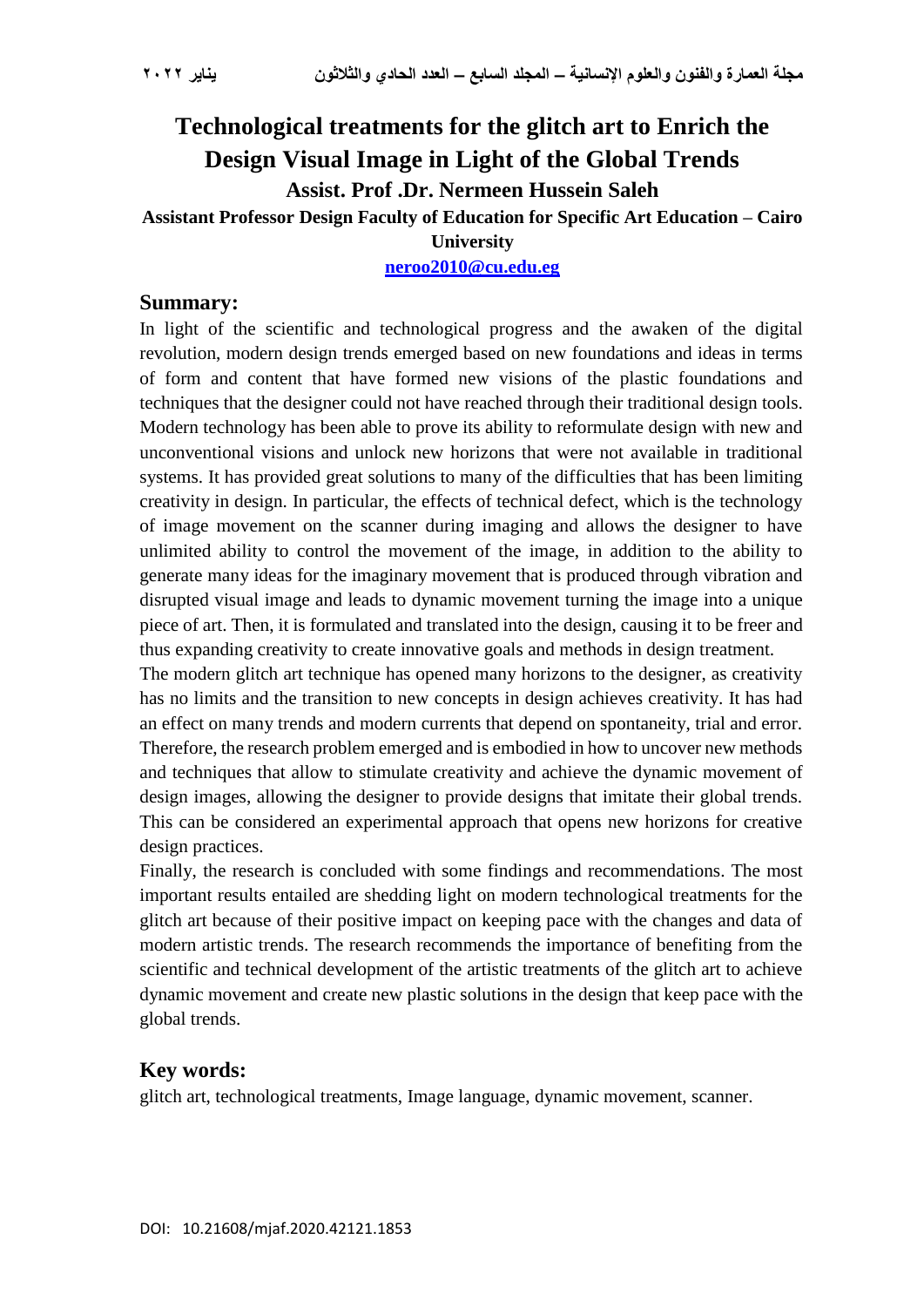# **Introduction:**

Since recent times, a major change has occurred in the field of technology used in design. This has contributed greatly to changing the concept of art and the methods of dealing with it. As a result of the amazing development in computer technology and its applications, new design concepts have emerged, such as the glitch art, smart design, interactive design and more. In addition, old concepts, such as accusative motion designs have evolved. Design is a process that requires searching for all that is new in terms of techniques and media and scrutinizing to reach the best innovative solutions that achieve the design goals. Recently, designers have not been searching for traditional ideas, but instead they seek uncommon ideas that reflect contemporary features. This could be achieved through the designer's permanent search for non-traditional resources and techniques to generate the design idea, whether it is technological applications or using the electronic medium in an unconventional way, which works to develop and escalate the idea, vision and design horizons in a different way.

Some applications and design media processors technology allow a variety of shaping and rhythm in design, which is reflected positively on the product, design processes and transforming the image into a unique piece of art. Development in the use of technological media directly affects the possibilities available for design digital treatments and methods of formation. The research deals with the plastic possibilities of the glitch art that the scanner can provide through the effect and manipulation of the image movement during the scanning process. This affects the creative aspects of the visual output of that process and trend more effectively towards the use of various new media and solutions that entail an intellectual shift in line with the successive developments in the postmodernism stage, contemporary arts and the resulting plastic characteristics and features that move them from the traditional standard level to the surrealist level in the design image. Then, the digital outputs of the scanned image are processed, which is considered the beginning of the creative product of using free image processing technology that carries various movement rhythms and makes these creative wizards accessible to everyone, as the transfer of technology to configurations and design structural construction which is a desirable process due to the urgent need to switch to systems that give more efficient results, allowing the designer to create new and unfamiliar creative spaces based on the laws of movement, spontaneity, trial and error. **(Jencks 1997)**

# **Research Problem:**

The research problem emerged as a result of the development in digital technologies. Through studying modern design methods and application principles, on which many contemporary design ideas are based, we find that some of them have new and different artistic formulas that are linked to the continuous changes in culture and technology, which are contemporary and easier than before. This would highly affect the design output to give a wider and greater mental space for creativity, as the image movement during scanning gives a visual output that reflects the interconnection of technology and skill with imagination and the ability to pre-visualize the possible shape and ends with new images that were subjected to changes and transformations during the imaging phase in response to the designer's adaptation to achieve his new aesthetic assumptions. Creativity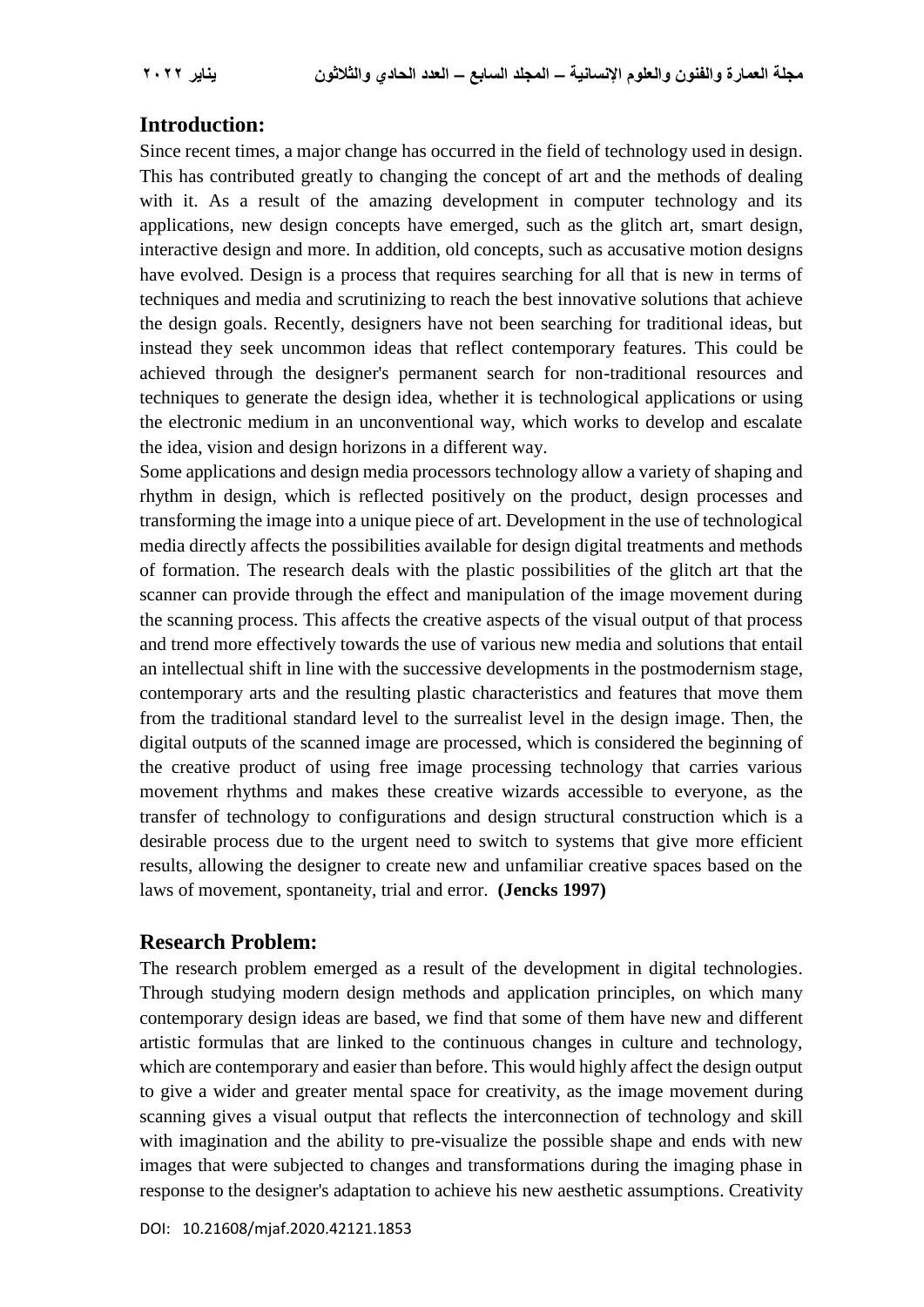and innovation are the most important concerns of the designer, who seeks to achieve them through technology. **On this basis, the researcher formulates the problem in the following question:**

To what extent is it possible to develop and uncover contemporary plastic art methods and techniques inspired by the glitch art that allow stimulating creativity and achieve the dynamic movement of images in light of the technological innovations and according to the variables and data of contemporary arts and their global trends?

# **Research Objectives:**

### **The research objectives could be summarized in the following points:**

- Identifying the features of contemporary design in light of technological developments.

- Deepening and developing the technical side of the glitch art dynamic movement and achieving creativity and innovation in design.

- Extracting the digital treatments of the design image and emphasizing the elements of formation and the movement of the component from fixed to mobile.

- Drafting design works inspired by the glitch art and reaching new gateways for creative visions.

#### **Research hypothesis:**

The research assumes that it is possible to develop and reveal contemporary plastic techniques and methods inspired by the glitch art, which achieve the dynamic movement in the design image in light of the global developments.

#### **Research Importance:**

#### **The research is important as it:**

- Sheds light on the plastic and technical formulations of the glitch art, the continuous development in the context of technological treatments of the design image and its data and emphasizing the research for any updates in the field of design;

- Takes advantage of the technical development to achieve the dynamic movement and reach new plastic and technological goals in design;

- Adds new vocabularies and tools to the foundations of the formation, on the basis of which the design elements can be reformulated and new creative spaces can be found.

- Addresses the negative side of the outputs of some technological applications and creates new plastic solutions in the design.

# **Research Methodology and Procedures:**

This research follows the descriptive, analytical and semi-experimental approach to test the research hypothesis and give and answer to its question. It deals with explaining and clarifying the most important technological developments of the design image digital treatments and the effect of the glitch art or movement during scanning on the design image, achieving creative and plastic aspects that enrich the kinetic expression in designing.

#### *First: Theoretical Framework, which includes:*

- Studying the general specifications of contemporary design and their global trends.
- Explaining the dynamic movement philosophy in light of the technological innovations and its relationship to contemporary thought transformations.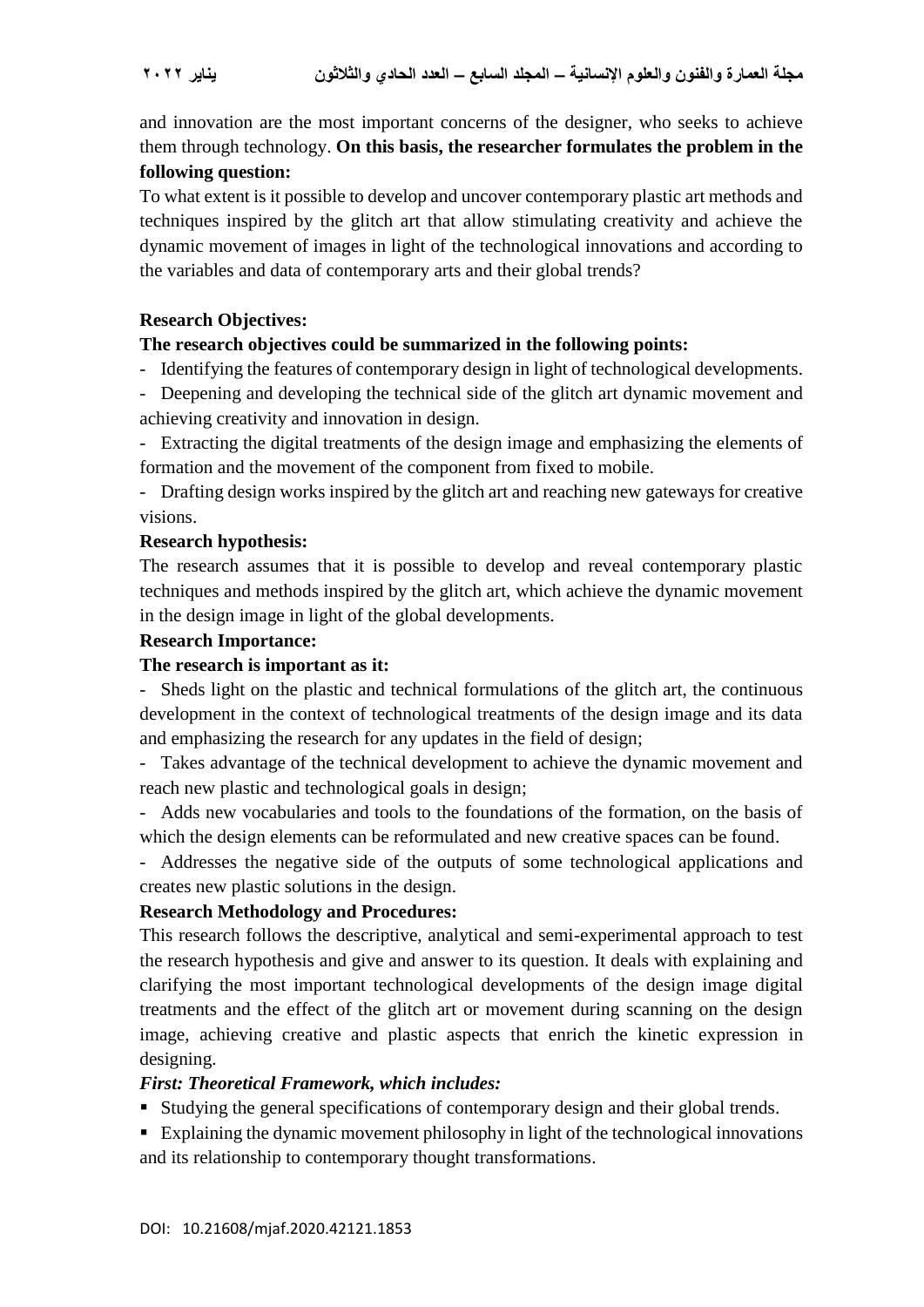If Identifying the role of the technological treatments of the glitch art to achieve dynamic movement in design.

# *Second: Application Framework, which includes:*

The researcher has attempted to conclude a set of technological treatments for the glitch art that achieve the dynamic movement of the design image by scanner and some technological applications, which allows the designer (research experiment students  $\cdot$  $(2.28)$  (1.1.2019) to develop contemporary plastic formulas because of their new visual insights that develop the creative and innovative capabilities of the designer.

# **Conclusions:**

The conclusions of the theoretical and practical study based on the verification of the research hypothesis were as follows:

- The glitch art techniques provide new solutions to the dynamic movement in the contemporary design visual image by controlling intellectual and technical capabilities and technology skills.

- The use of digital technologies reflects a great development in the field of contemporary design, which gives the ability to produce a sophisticated design that keeps pace with the updates of this age.

- Tracking motion systems for the glitch art through gradation in the elements proportions and the proportions of the spaces between the shapes so that the movement percentage, amount and direction express an aesthetic value related to the actions made by the designer while scanning the object.

- Transforming the dynamics of plastic elements into aesthetics in order to transfer visual energy to viewer.

# **Recommendations:**

- Studying the motion systems and linking them with the technological techniques to provide an entry point to achieve dynamic movement in design.

- Searching for new vocabularies and tools for the formation foundations, on the basis of which the design elements can reformulated and new creative spaces could be created.

- Inspiring new plastic technological techniques that enrich the field of contemporary design.

- Shedding light on the new plastic formulas and the continuous development in the context of technological treatments of the design image and its data, as well as emphasizing the search for any updates in the field of design.

# **References:**

1. a7md smyr kaml. 2010. "mfhwm almrwnt fy alt9mym mn 5lal mnzwmt altfkyr alebda3y." rsalt dktwrah. klyt alfnwn alt6by8yt - gam3t 7lwan. 44

2. a7md syd 36a. 2019. "7war fkry byn (al3mart al3'9wyt) w (atgah ma b3d al7datht) lastnba6 ass t9mym mst7dtht ltathyth al8ra alsya7yt bgnwb syna2." mglt al3mart walfnwn wal3lwm alensanyt $\mathfrak{r}$ °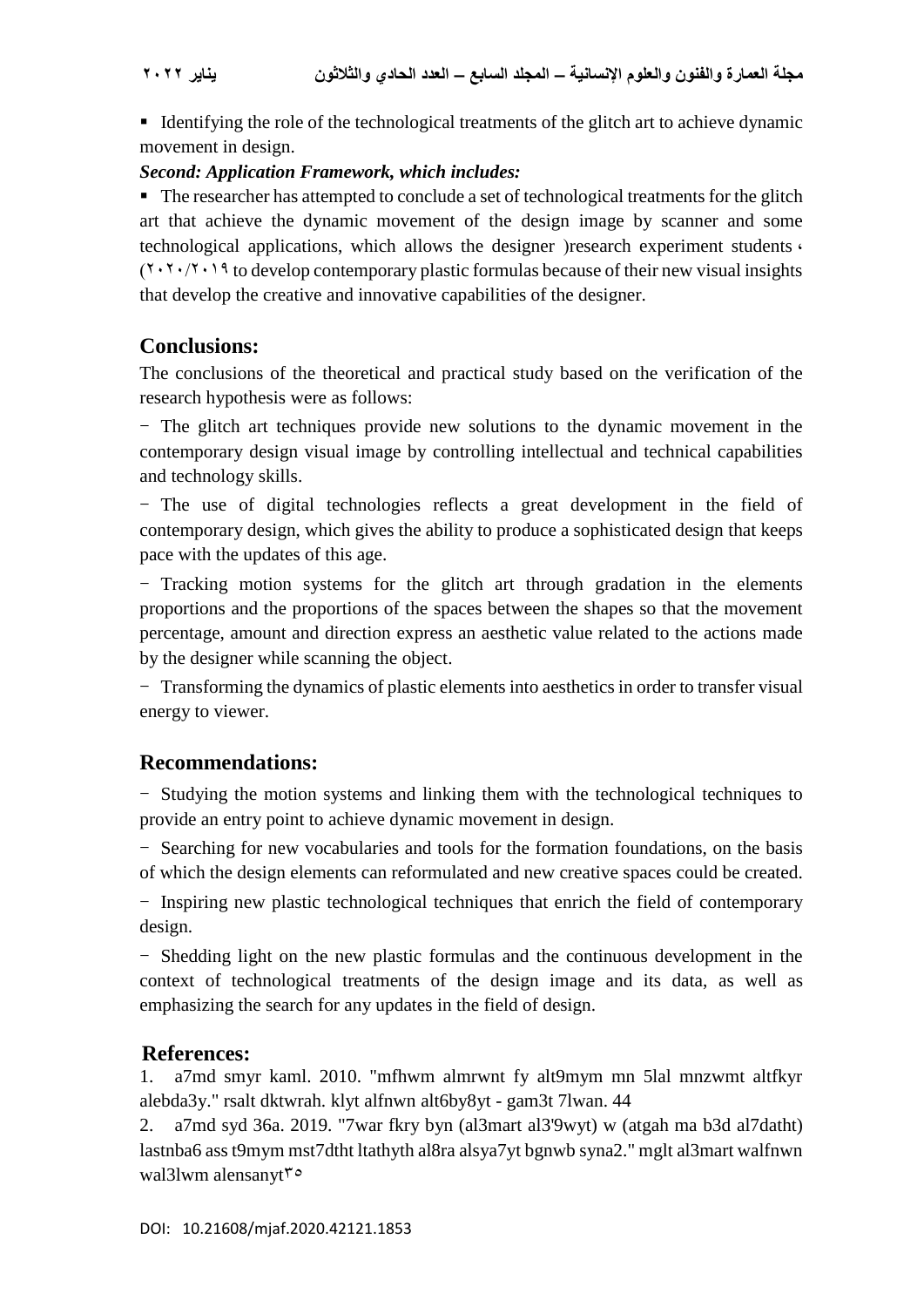3. aml 3wys 9abr. 2012. "athra2 al8ym algmalyt llm4'3wlt alm6rzt mn 5lal tf3yl 8ymt al7rkt fy t9mymat mstw7ah mn almfrdat alz5rfyt alaslamyt bast5dam al7asb alaly." 203- 240.

4. an6wan gwky. 2013. "ma b3d al7datht astkmal ll7datht nfsha." 83

5. 7atm 3bd al7myd. 1995. "athr almt'3yrat aledrakyt llwn 3la alwza2f al7rkyt ll7rf alkwfy km9dr lethra2 alt9mymyat alz5rfyt." rsalt dktwah. klyt altrbyt alfnyt - gam3t 7lwan. 73-72.

6. ranya sng8. 2017. almw'9w3. 8 mars. tary5 alw9wl 25 6, 2020. https://mawdoo3.com

7. s7r m7md 3la wa5rwn. 2011. "athr alm3algat alt4kylyt lt78y8 al7rkt fy alfn aleslamy 3la alfn al7dyth walefadt mnha fy est7dath t9mymyat t9l7 llt6ryz." 426.

8. s3yd 7sn 3bd alr7mn wa5rwn. 2018. "athr alb3d alrba3 3la t6wr alt9mym aldynamyky (al7rka) balt9mym alda5ly walathath." 515-528.

9. 6ar8 farw8 abw 3wf. 2015. almbda alt9mymy. twzy3.

10. 6lab tgrbt alb7th. 2019/2020. mgmw3t mn 6lab alfr8t alrab3t - 43bt altrbyt alfnyt klyt altrbyt alnw3yt - gam3t al8ahrt

11. 3bd al7myd bsywny. 2015. tknwlwgya alwa83 alaftra'9y. dar almnhl

12. 3mr 3dwy. 2012. "afa8 alm56w6 fy '9w2 alfhrst alalktrwnyt (m8arbat fy alt78y8 alelktrwny)." (mglt altrath) 1: 225.

13. m7md a7md slamt. 2017. "ass wt8nyat fnwn al7datht wmab3d al7datht kmd5l ltnmyt mharat 6lab altrbyt alfnyt fy alt9mym alz5rfy." mglt alfnwn waladab w3lwm alensanyat walagtma3 14: 97.

14. m7md 3bd alwa7d m7md. 2016. "bramg alwsa26 almt3ddt ka7d atgahat fnwn ma b3d al7datht last7dath r2yt t4kylyt m3a9rt fy mgal alt9wyr." rsalt magstyr. al8ahrt: klyt altrbyt alnw3yt - gam3t al8ahrt ،ywnyh. 26:30

15. mrwt 5ald m7fwz. 2014. "altathyth alda5ly ma byn 7ryt alt9mym walwzyft fy 39r mt'3yr." alm2tmr aldwly alrab3 lklyt alfnwn algmlyt . alaskndryt: gam3t alaskndryt.

16. Ardenne, Paul. 1997. Art, l'âge contemporain : Une histoire des arts plastiques à la fin du XXe siècle. Le Regard.

17. Bell, Daniel. 1976. The Coming of Post-Industrial Society: A Venture in Social Forecasting Illustrated Edition. Basic Books; Illustrated Edition.

18. Damme, Dirk Van. 2016. Innovating Education and Educating for Innovation the Power of Digital. OECD Centre for Educational Research.

19. Jencks, Charles. 1997. The Architecture of the Jumping Universe: A Polemic: How Complexity Science is Changing Architecture and Culture. Academy Press; Revised edition.

20. Kapitzki, Herbert W. 1980. Programmiertes Gestalten: Grundlagen für das Visualisieren mit Zeichen. D. Gitzel.

21. McKnight, Matthew. 2016. Generative Design: What it is? How is it Being Used? Why it's a Game Changer! 04 Dec Mon,. Accessed 28 Nov sun, 2016. doi:10.18502/keg.v2i2.612.

22. Mitchell, William J. 1994. "Three paradigms for computer-aided design." Elsevier (Elsevier) 3 (2-3): 239-245. https://doi.org/10.1016/0926-5805(94)90023-X.

23. Mitchell, WJT. 1980. The Language of Images. Vol. First Edition. Chicago: University of Chicago Press Journals.